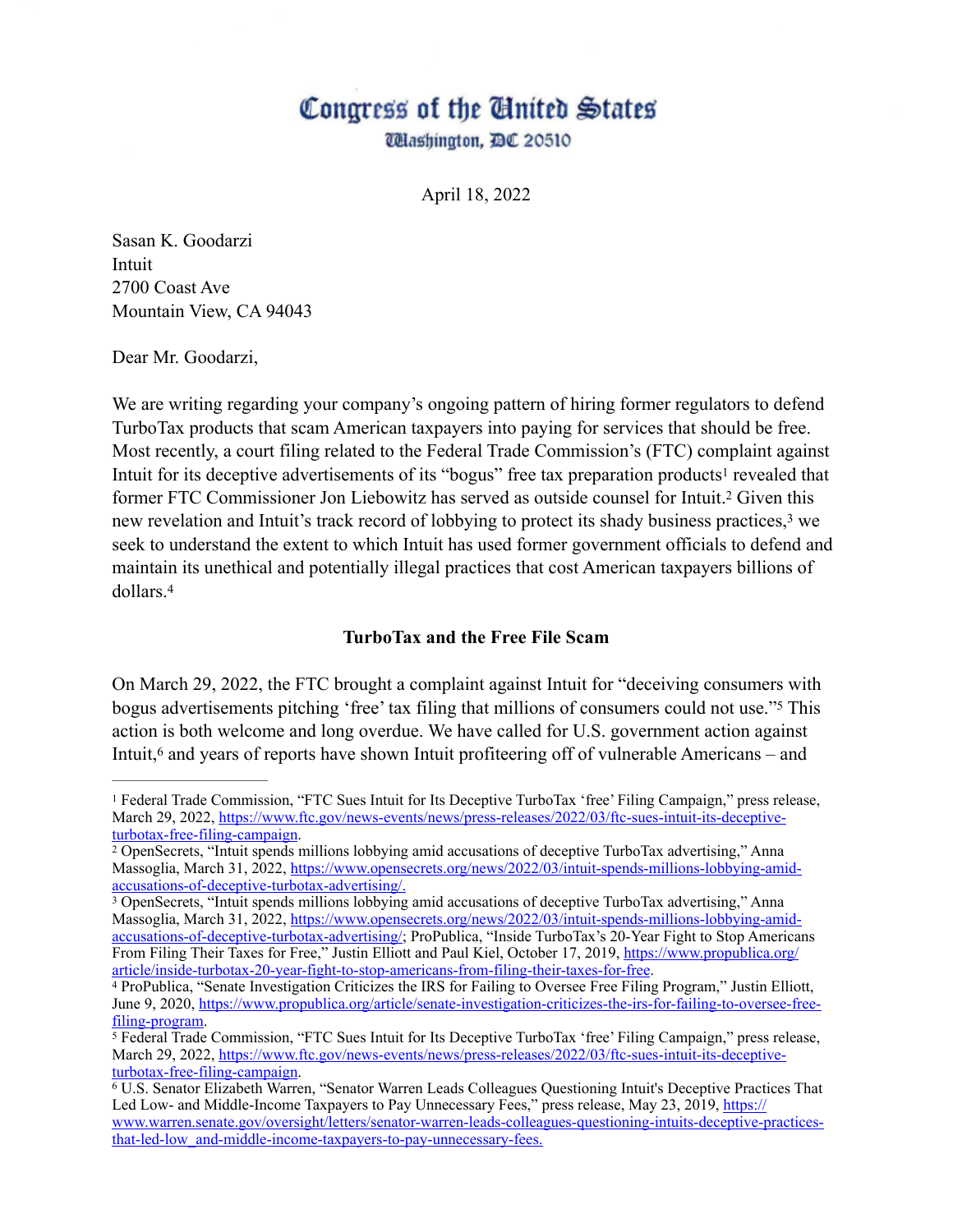hiring hordes of lobbyists to shield its crooked business practices from government action. In 2003, Intuit and other financial services successfully lobbied the Internal Revenue Service (IRS) to create the Free File program, where a consortium of private companies including Intuit would provide free tax preparation services, instead of providing those services directly to low- and middle-income taxpayers.7

The Free File program has been a failure, scamming taxpayers into paying for services that should be free. Free File was supposed to cover 70% of American taxpayers, but as of 2018, only approximately 3% of taxpayers participated each year.<sup>8</sup> As we noted in 2019, deceptive practices and outright sabotage from Free File companies have driven this under-utilization, and Intuit, with approximately 60% market share in consumer tax software, bears much of the blame for these practices.<sup>9</sup> Intuit deliberately hid its IRS Free File program from Google results using "dark" patterns" – adding code into the website to suppress results, and instead pushing taxpayers into their in-house "freemium" edition where they could be tricked into paying into services that should be free under Free File.<sup>10</sup> In addition, Intuit repeatedly changed the names and landing pages for the Free File and freemium programs, creating additional confusion for consumers that are eligible for truly free filing.11

After lobbying for years to keep the Free File program in place and even attempting to codify it into law to prevent the IRS from creating a truly free alternative,<sup>12</sup> Intuit left the Free File program in 2021, "throw[ing] the future of the program into doubt."<sup>13</sup> The IRS still has not set up a government-run alternative, although in 2021 it renegotiated its memorandum of understanding (MOU) with the Free File Alliance to remove the provision prohibiting the IRS from doing so.14

<sup>9</sup> U.S. Senator Elizabeth Warren, "Senator Warren Leads Colleagues Questioning Intuit's Deceptive Practices That Led Low- and Middle-Income Taxpayers to Pay Unnecessary Fees," press release, May 23, 2019, https:// www.warren.senate.gov/oversight/letters/senator-warren-leads-colleagues-questioning-intuits-deceptive-practicesthat-led-low\_and-middle-income-taxpayers-to-pay-unnecessary-fees; ProPublica, "TurboTax Deliberately Hid Its

Free File Page From Search Engines," Justin Elliott, April 26, 2019, https://www.propublica.org/article/turbotaxdeliberately-hides-its-free-file-page-from-search-engines.

<sup>10</sup> ProPublica, "TurboTax Deliberately Hid Its Free File Page From Search Engines," Justin Elliott, April 26, 2019, https://www.propublica.org/article/turbotax-deliberately-hides-its-free-file-page-from-search-engines.

<sup>11</sup> NPR, "Federal Trade Commission accuses Intuit of deceptively advertising TurboTax as free," Laurel Wamsley, March 29, 2022, https://www.npr.org/2022/03/29/1089490958/free-turbotax-ftc-intuit.

<sup>12</sup> Vox, "Why I'm boycotting TurboTax this year," Dylan Matthews, April 15, 2019, https://www.vox.com/ 2016/3/29/11320386/turbotax-boycott-lobbying-tax-filing-season-tax-day-april-15.

ProPublica, "Inside TurboTax's 20-Year Fight to Stop Americans From Filing Their Taxes for Free," Justin Elliott 7 and Paul Kiel, October 17, 2019, https://www.propublica.org/article/inside-turbotax-20-year-fight-to-stopamericans-from-filing-their-taxes-for-free.

The Hill, "Free File providers scam taxpayers; Congress shouldn't be fooled," Dennis J. Ventry Jr., July 6, 2018, 8 https://thehill.com/opinion/finance/395762-free-file-providers-scam-taxpayers-congress-cant-be-fooled/.

<sup>&</sup>lt;sup>13</sup> ProPublica, "TurboTax-Maker Intuit Will Leave Free Tax Filing Partnership With IRS," Justin Elliott and Paul Kiel, July 16, 2021, https://www.propublica.org/article/turbotax-maker-intuit-will-leave-free-tax-filing-partnershipwith-irs.

<sup>&</sup>lt;sup>14</sup> CNBC, "Congress may change how tax preparers are regulated. Why that matters," Lorie Konish, August 25, 2021, https://www.cnbc.com/2021/08/25/your-tax-preparer-may-not-be-regulated-some-want-congress-to-fixthat.html.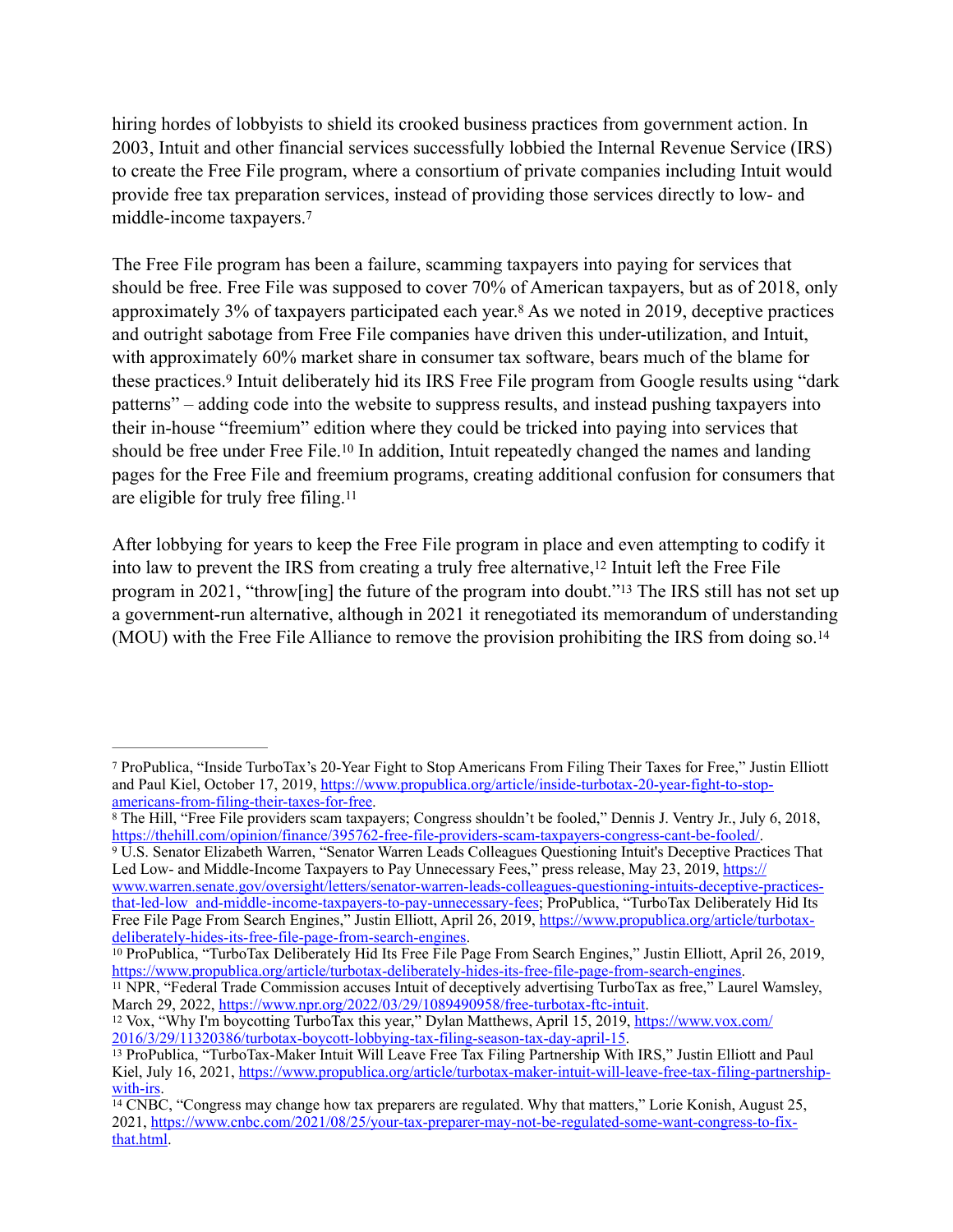Intuit's bad-faith participation in the Free File program has cost American taxpayers billions of dollars, including military members, students, and disabled Americans.<sup>15</sup> A 2019 report found that Intuit was charging as much as \$150 for military members who were eligible for the Free File program, mainly by offering "free military taxes" on a site that funneled users into their paid products. <sup>16</sup> Intuit has targeted people with disabilities, unemployed Americans, and people with student loans for its upselling scams, forcing them to pay for forms that had previously been included in the Free Edition.17

### **Intuit's Use of the Revolving Door**

Intuit has gotten away with these Free File scams thanks to extensive lobbying and adroit influence-peddling – including repeated use of revolving door hires. Intuit's lobbying program topped \$3.2 million in 2021, focusing on opposing automatic filing that would expand free tax preparation services and putting up roadblocks for any proposed consumer protections.<sup>18</sup> And Intuit has frequently deployed former regulators as lobbyists.

For example, Dave Williams was the IRS's top negotiator on the Free File program in the early 2000s. Williams "was very commercially sensitive" and "didn't want to offend the industry," according to Mark Ernst, the former CEO of H&R Block, a Free File Alliance member alongside Intuit.<sup>19</sup> Worse, Williams "was particularly open to having sidebar conversations with key people where he could imagine himself landing some day," per Ernst.<sup>20</sup> That day came in 2013 when Intuit hired Williams to serve as Chief Tax Officer, and during his seven years with Intuit, the Free File MOU was renewed four times, despite the program's clear failures.<sup>21</sup> Reporting indicates that Williams is one of the several former IRS officials who have gone on to work at your company.22

The revolving door between the IRS and Free File Alliance companies has also swung in the other direction, raising similar concerns about conflicts of interest. After departing H&R Block, Ernst himself went on to serve as IRS Deputy Commissioner during the George W. Bush and

<sup>&</sup>lt;sup>15</sup> ProPublica, "Senate Investigation Criticizes the IRS for Failing to Oversee Free Filing Program," Justin Elliott, June 9, 2020, https://www.propublica.org/article/senate-investigation-criticizes-the-irs-for-failing-to-oversee-freefiling-program.

<sup>&</sup>lt;sup>16</sup> ProPublica, "TurboTax Uses A 'Military Discount' to Trick Troops Into Paying to File Their Taxes," Justin Elliott and Kengo Tsutsumi, May 23, 2019, https://www.propublica.org/article/turbotax-military-discount-trick-troopspaying-to-file-taxes.

 $\overline{I}$ <sup>7</sup> $\overline{Id}$ .

<sup>&</sup>lt;sup>18</sup> Vox, "Why I'm boycotting TurboTax this year," Dylan Matthews, April 15, 2019, https://www.vox.com/ 2016/3/29/11320386/turbotax-boycott-lobbying-tax-filing-season-tax-day-april-15.

<sup>&</sup>lt;sup>19</sup> ProPublica, "Inside TurboTax's 20-Year Fight to Stop Americans From Filing Their Taxes for Free," Justin Elliott and Paul Kiel, October 17, 2019, https://www.propublica.org/article/inside-turbotax-20-year-fight-to-stopamericans-from-filing-their-taxes-for-free.

 $20$  *Id*.

<sup>&</sup>lt;sup>21</sup> Internal Revenue Service, "Free File: About the Free File Alliance," website accessed: April 14, 2022, https:// www.irs.gov/e-file-providers/about-the-free-file-alliance.

ProPublica, "Inside TurboTax's 20-Year Fight to Stop Americans From Filing Their Taxes for Free," Justin Elliott 22 and Paul Kiel, October 17, 2019, https://www.propublica.org/article/inside-turbotax-20-year-fight-to-stopamericans-from-filing-their-taxes-for-free.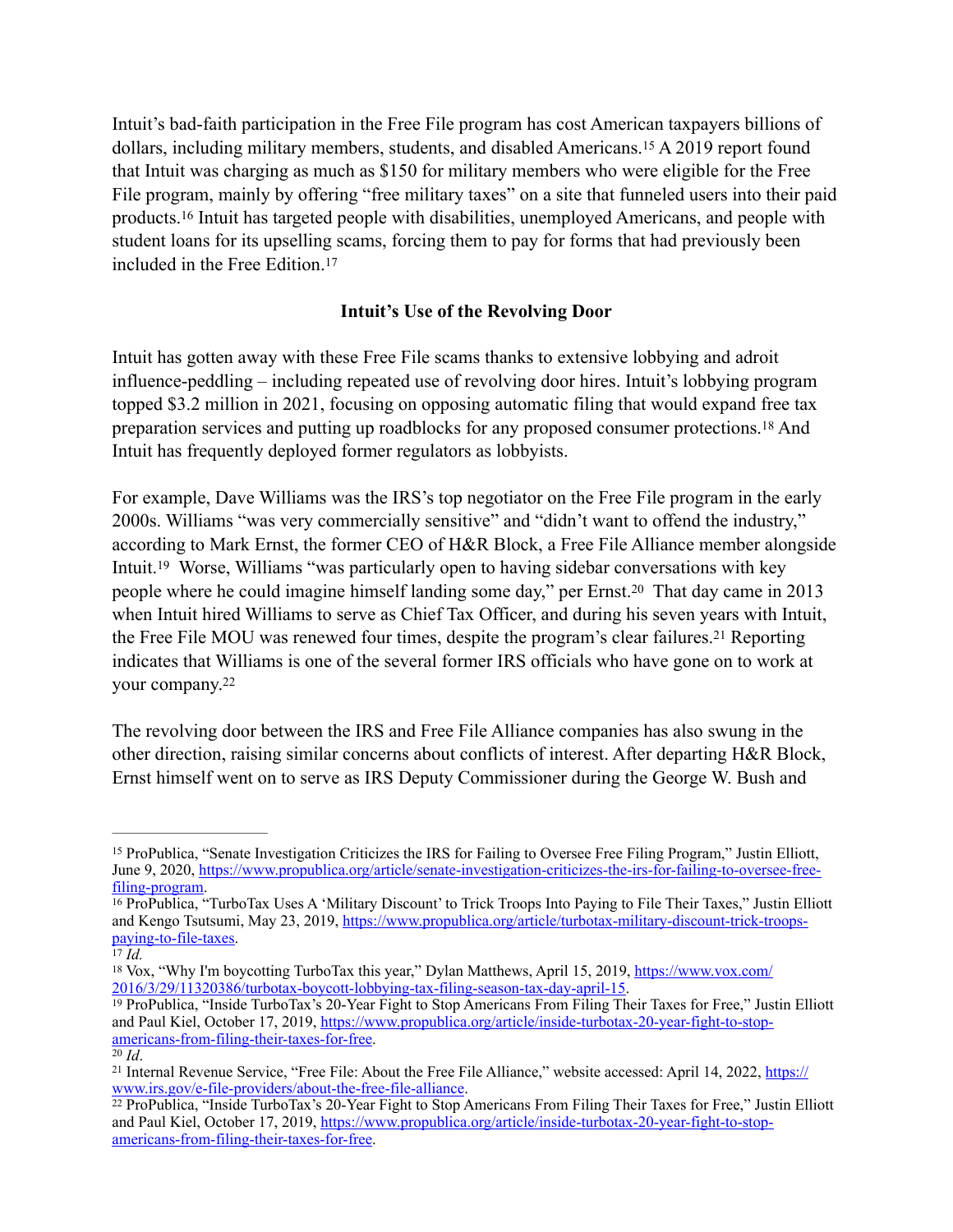Obama administrations, where he oversaw information technology services, among other issues.23

Intuit and other Free File companies also paid an undisclosed sum to John Friedman, a former member of President Obama's National Economic Council, to write a 2013 study touting the success of the program in generating free tax returns outside of Free File itself, which Intuit used in 2018 to lobby the IRS to justify keeping the program despite critiques from external experts.24

The latest revelation of Intuit's hiring of former FTC Chair Jon Leibowitz to defend itself from an FTC complaint raises conflict of interest concerns for Mr. Leibowitz and the FTC about why the agency failed to closely monitor the company for so long, and about Intuit's willingness to use these tactics to delay and avoid program reforms that threaten its shady business practices.

## **Necessary Reforms to Allow Truly Free Filing**

Intuit has shown time and time again that it will not stop its "free" filing scams. That is why we have championed commonsense tax filing simplification reforms, and introduced legislation to close the revolving door that protects corporate scams like Free File.

Our *Tax Filing Simplification Act* would protect American taxpayers from companies like Intuit that profiteer off of honest American taxpayers. Americans waste an average of 13 hours and \$240 each year filing their taxes,  $25$  and our legislation would end this waste by directing the IRS to develop simplified tax filing tools, including a truly free Free File replacement. It would allow millions of taxpayers to avoid tax preparation entirely, instead providing them with a prefilled tax return that they would only need to sign and return to IRS. This legislation would make life simpler for every American – and end Intuit's tax filing scams.

## **Questions**

To better understand Intuit's use of the corrupt revolving door and its use of former regulators for lobbying and representation to shield the company from regulatory scrutiny, we ask that you answer the following questions by May 2, 2022:

- 1. Since January 1, 1999, how many Intuit employees or external partners have previously worked for the federal government in tax policy or other positions in the IRS, the Treasury Department, or elsewhere in the executive branch? For each of these employees, please provide the following information:
	- a. What position(s) they served in in the federal government, the time period in which they served, and what their specific responsibilities were in those positions, including any regulatory or legislative matters they worked on that affected Intuit clients.

 $23$  *Id.* 

 $^{24}$  *Id*.

<sup>&</sup>lt;sup>25</sup> IRS, "1040 (and  $1040 - SR$ )," December 21, 2021, p. 107, https://www.irs.gov/pub/irs-pdf/i1040gi.pdf#page=107.